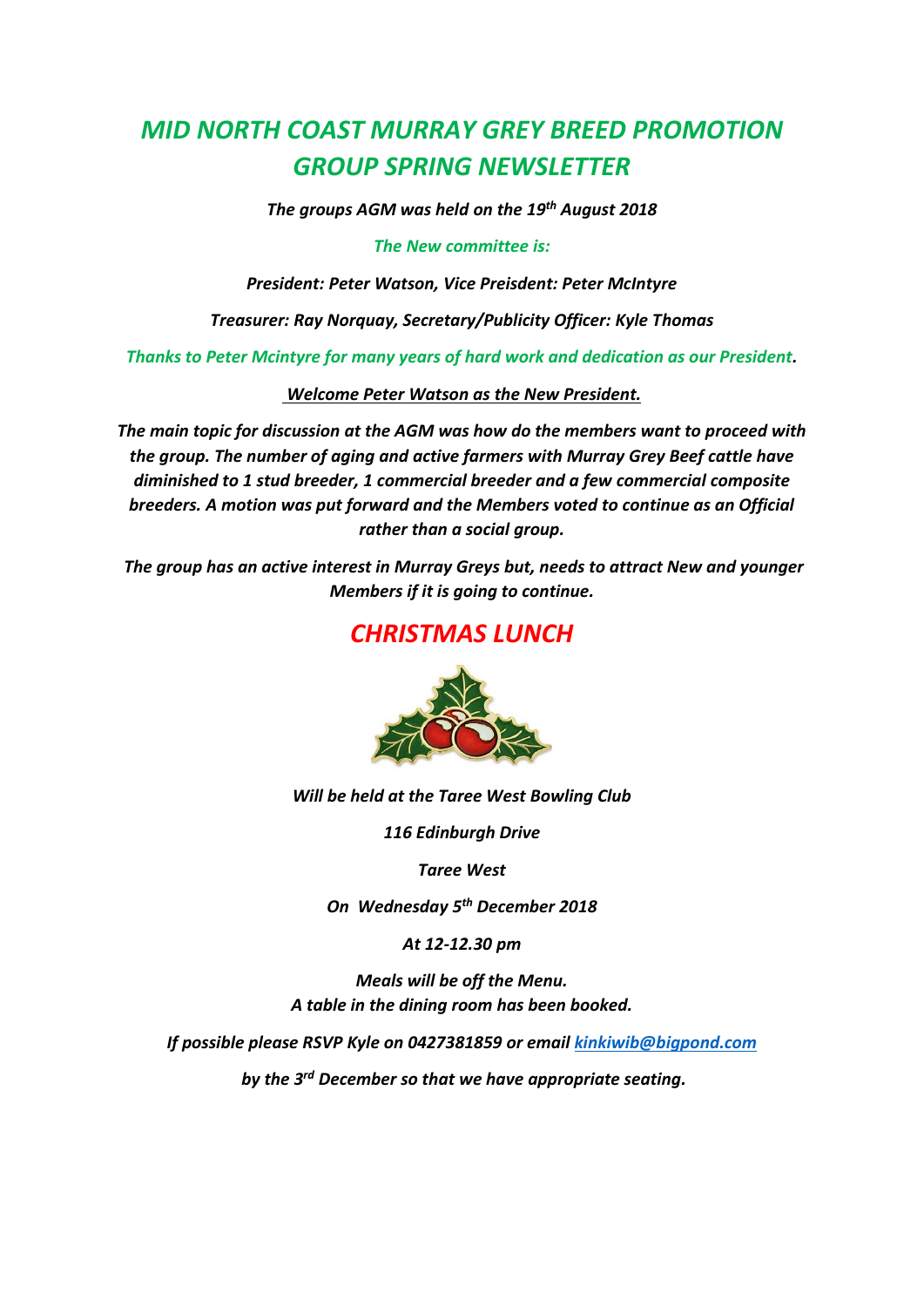

### BIG ANNOUNCEMENT

It is with a heavy heart that we announce the dispersal of stud operations at Glenliam Farm following 25 years of breeding.

WHOLE FEMALE HERD DISPERSAL 2nd March 2019 at Glenliam!

Unless whole herd offer is made before end of October 2018.

The sale will consist of:

- \* 33 Spring Calving Cows (3 in 1 units)
- \* 18 Autumn Calving Cows (PTIC)
- \* 12 'M' Joined heifers (PTIC)
- \* 14 'N Heifers
- \* 10 'P' Heifers
- \* 10 PTIC ET Embryo's or ET calves at foot
- \* Semen, embryos & stud sires may also be available

J-Bas 8 - Eligible to ALL STATES! Do not miss this final opportunity to secure our very best genetics!

Don't forget to mark your calendar! Complete Female Herd Dispersal 1PM - 2nd March 2019

We would like to welcome Colin Say & Co P/L on board as the sole agent for our sale! The sale will also be interfaced with AuctionsPlus! Here is a sneak peak of our PTIC 'M' Females on offer...

Agent comments upon inspection: 'You can't breed them any better can you? This is truly an outstanding offering of females, a once in a lifetime opportunity to secure some of the best genetics the breed has to offer!'

Be sure to add a Glenliam female to your Christmas Wish List!

CHECK OUT THE GLENLIAM FARM FACEBOOK PAGE FOR THE SNEAK PEAK OF FEMALES ON **OFFER**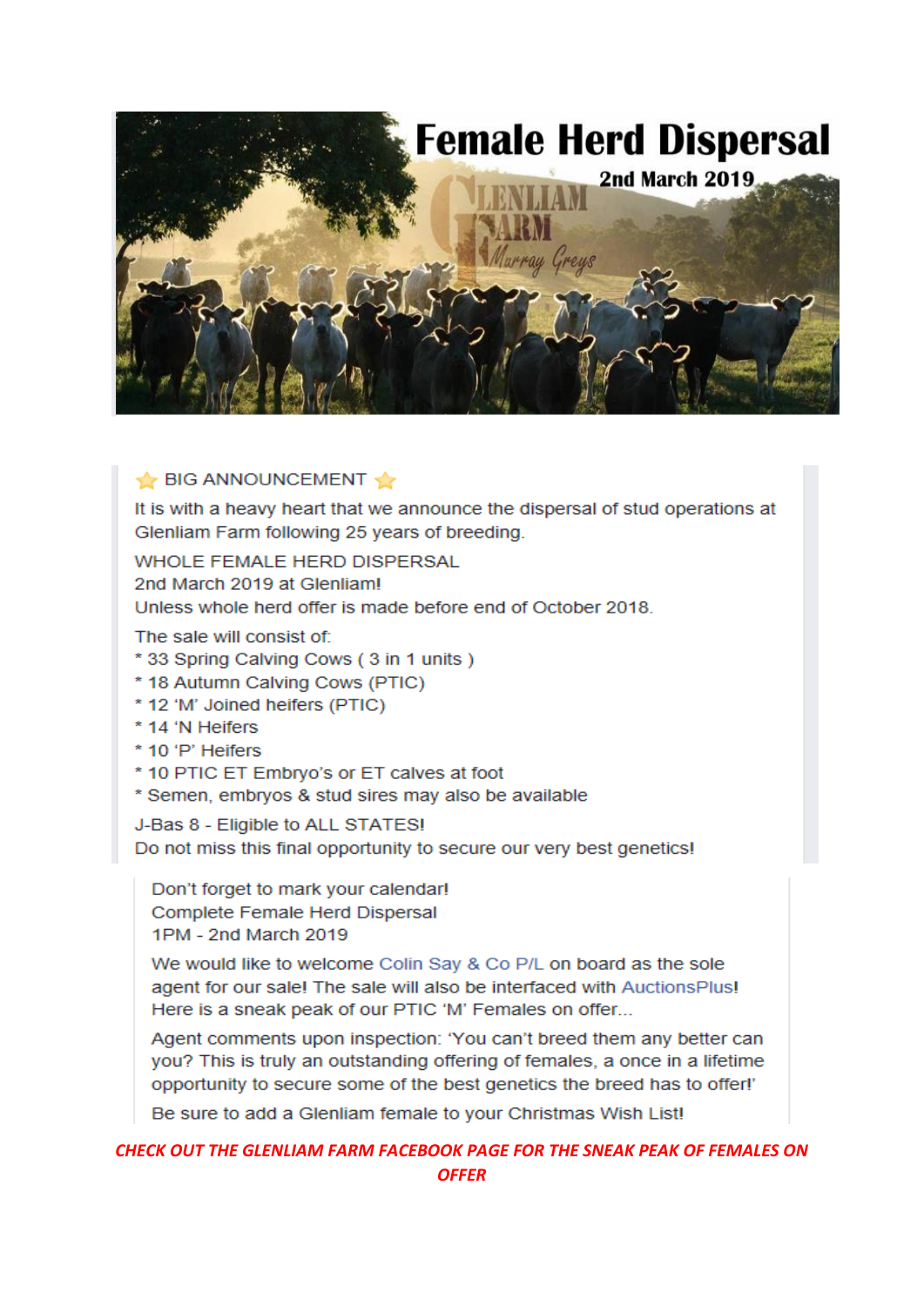

## A co-operative approach to compliance

22 August 2018

#### On Farm Snapshot

Name/s: Lachlan and Kate James, and sons Stirling, 10, and Fraser, 8. Location: Gunnedah, NSW Area: 1.700ha Enterprise: Wallawong Premium Beef - Angus and Murray Grey seedstock Livestock: 220 seedstock breeders plus commercial herd (usually around 80 breeders but currently reduced to 25-30 Pastures: Native and some tropical pastures and dual-purpose crops Sand to heavy black soils Soils: Rainfall: 580mm, but only 65mm received to August this year

#### **Lessons learned**

- · Genetics, nutrition and management are the building blocks of compliance.
- . Aim for high-yielding cattle with high eating quality.
- . Industry relevance underpins producers' profitability and productivity.

#### A co-operative approach to compliance

Lachlan and Kate James partnered with a commercial client, Heath Birchall, to present a category-winning pen of steers in this year's National Beef Carcase Competition at Beef Australia.

They credit carcase-oriented genetics and a rising plane of nutrition with achieving market compliance, including high Meat Standards Australia (MSA) Index scores for eating quality potential.

Lachlan said producing consistent cattle, which are relevant to industry, from conception to consumption, underpins producer profitability and productivity.



Their long-time client, Heath Birchall, bred the winning pen in the unrestricted feed, heavy trade class, with three Murray Grey steers sired by a Wallawong bull.

Heath runs 110 breeders on an 800ha cropping and beef enterprise near Tamworth.

He selected the sire (of the winning pen) for calving ease and an eye muscle area in the top 5% of the breed to aid Heath's goal of producing high-yielding cattle for the domestic supermarket trade.

Heath followed his usual practice of weaning on to early-sown oats in May. In July, the three steers were brought to the James' home property 'Marriot Park' for preparation in their on-farm feedlot.

"We partner with commercial clients to enter cattle in carcase competitions as a way to benchmark the industry relevance of our genetics and to show where cattle sit within target markets," Lachlan said.

While they are regulars in NSW carcase competitions, including the Sydney Royal, Wingham Beef Week and the Upper Hunter Beef Bonanza events, this was the first time Lachlan and Kate have been able to enter the national carcase competition following the addition of the heavy (260-340kg), unrestricted feed category.

"The opportunity to present grain-assisted steers reflects the production systems of many producers who do some supplementary feeding to finish cattle for the domestic supermarket trade," Lachlan said.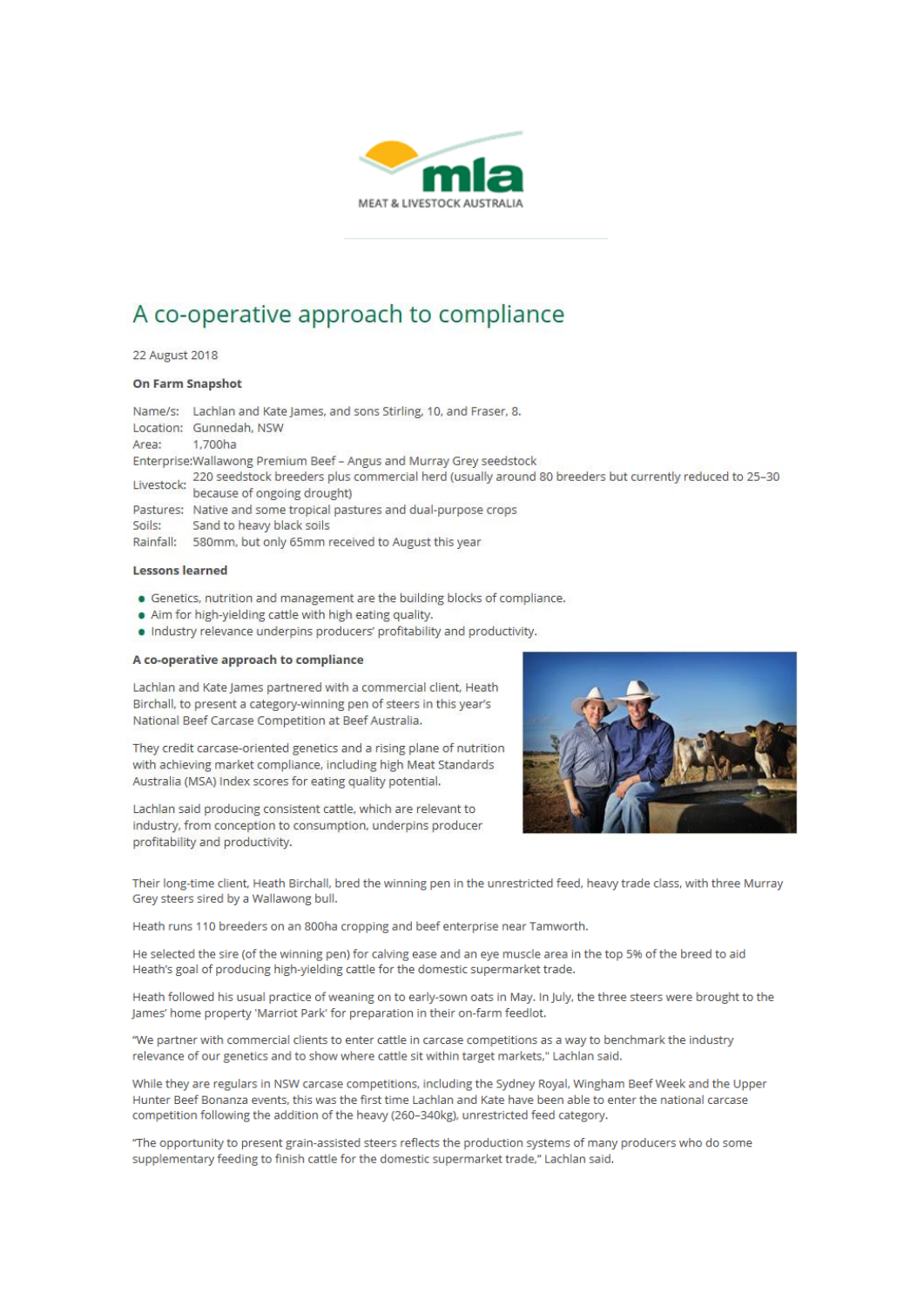#### **MSA** compliance

Lachlan said preparation was important to maintain a rising plane of nutrition and reduce pre-slaughter stress to optimise eating quality.

The cattle were fed a barley-based ration (including barley straw, urea, bentonite and a beef mix supplement) for 120 days before being processed and graded in November at 16 months.

Pre-slaughter strategies include adding electrolytes to water 24 hours before transport to maintain muscle glycogen and minimise the chance of dark-cutting. Lachlan transported the steers himself to Bindaree Beef at Inverell.

Lachlan believes it is important to get the genetics right before adding the building blocks of feeding and management to create a superior product.

He aims to produce cattle that achieve an MSA Index of at least 60, which was demonstrated by the winning steers, which received MSA Index scores of 64.04, 62.27 and 61.54.

"However, a superior product doesn't just mean a good eating experience for the consumer, it also has to be profitable for the producer," Lachlan said.

"Increasing MSA eating quality will increase consumers' love of beef and bring them back, which benefits the industry but, as breeders, we also need to be mindful of producing a product which also has increased carcase yield."

#### **More information** Email Lachlan James Visit www.wallawong.com.au

## Improving MSA compliance from the pasture up

15 June 2018

Peak times for non-compliance to Meat Standards Australia (MSA) requirements can vary from state-to-state, so some timely tips have been compiled to help producers overcome seasonal variation.

MSA's 2017 Australian Beef Eating Quality Insights revealed average non-compliance for producers throughout 2015-17 and offered information on peak non-compliance.

The insights show:

- . Non-compliance for NSW throughout 2015-17 was the highest through winter in 2015 and peaking again around autumn in 2016, as a result of high pH.
- . Tasmania's non-compliance was highest early winter and late autumn, with high pH the main contributor to noncompliance to MSA minimum requirements.
- . Non-compliance for Queensland cattle throughout 2015-17 was the highest in August 2015, peaking again around spring in 2016, as a result of high pH.
- . The two peak periods of non-compliance for Victorian cattle were spring and late summer into early autumn. Throughout 2015-17, average non-compliance peaked in October 2015, and February 2017, primarily as a result of high pH.
- . South Australia's non-compliance peaked in August 2015 and in both January/February 2016 and 2017.
- . In Western Australia non-compliance was highest in November and December 2015.